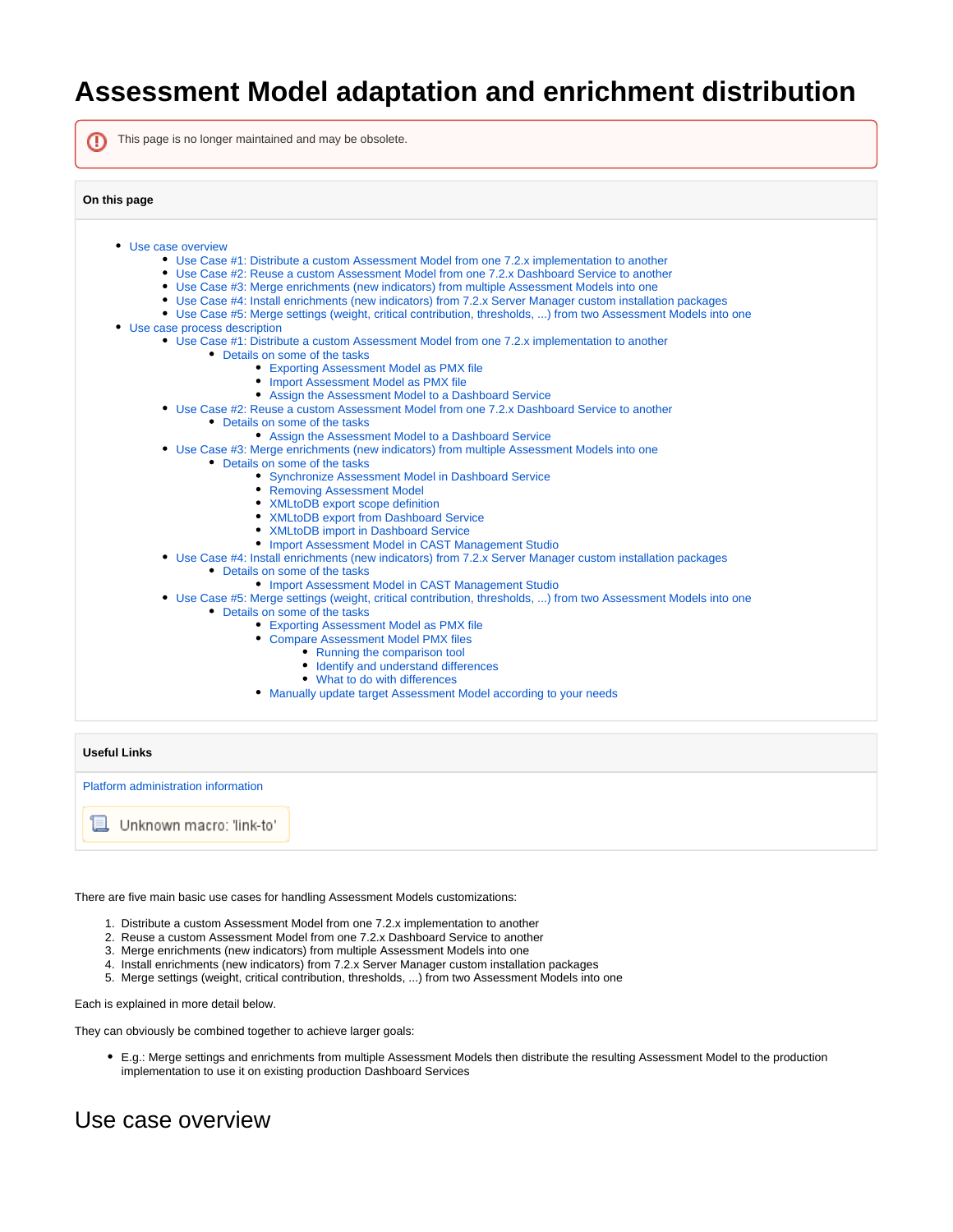# Use Case #1: Distribute a custom Assessment Model from one 7.2.x implementation to another

Starting from:

A 7.2.x Assessment Model in a first Management Base

### That is:

- As delivered by CAST or not
- **Enriched with new indicators or not**
- Assigned to a Dashboard Service or not

### And you want to:

distribute this custom Assessment Model into another 7.2.x Management Base

# <span id="page-1-0"></span>Use Case #2: Reuse a custom Assessment Model from one 7.2.x Dashboard Service to another

Starting from:

A 7.2.x Assessment Model in a first Management Base

That is:

- As delivered by CAST or not
- Enriched with new indicators or not
- Assigned to a Dashboard Service or not

And you want to:

• reuse this custom Assessment Model for Snapshots of another 7.2.x Dashboard Service

# <span id="page-1-1"></span>Use Case #3: Merge enrichments (new indicators) from multiple Assessment Models into one

### Starting from:

- A first 7.2.x Assessment Model, considered as the target
- One or many 7.2.X Assessment Models, considered as sources

### That are:

Enriched with new indicators

### And you want to:

merge all enrichments from the source Assessment Models into the target Assessment Model

# <span id="page-1-2"></span>Use Case #4: Install enrichments (new indicators) from 7.2.x Server Manager custom installation packages

### Starting from:

- A 7.0.x or 7.1.x Assessment Model in the CAST Management Studio, assigned to at least one Dashboard Service
- A 7.0.x or 7.1.x Assessment Model in the CAST Management Studio, unassigned to any Dashboard Service
- A 7.0.x "Metric Tree" in the Dashboard Service, i.e., no imported Assessment Model in the CAST Management Studio

### That is:

- As delivered by CAST or not
- Enriched with new indicators

### And you want to:

• install enrichments (new indicators) from 7.2.x Server Manager custom installation packages

# <span id="page-1-3"></span>Use Case #5: Merge settings (weight, critical contribution, thresholds, ...) from two Assessment Models into one

### Starting from:

- A first 7.2.x Assessment Model, considered as the target
- A second 7.2.X Assessment Model, considered as the source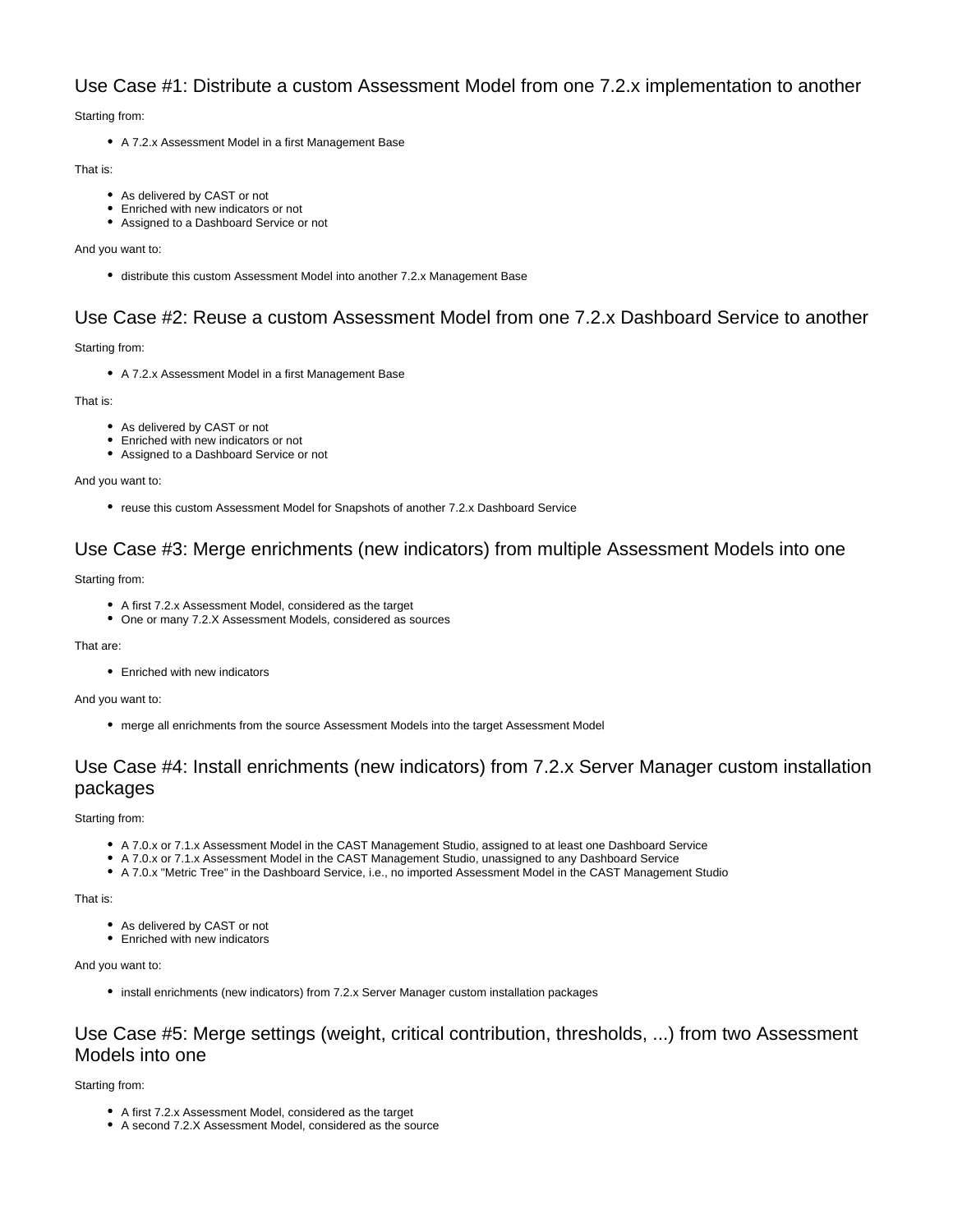That are:

Not enriched with new indicators (in case of new indicators, follow the Use Case #3 as well)

And you want to:

merge some settings from the source Assessment Models into the target Assessment Model

# <span id="page-2-0"></span>Use case process description

This section presents the steps to perform that relates to Assessment Model customization handling.

# <span id="page-2-1"></span>Use Case #1: Distribute a custom Assessment Model from one 7.2.x implementation to another

The distribution of a custom Assessment Model from one 7.2.x implementation to another relies on CAST Management Studio import/export as PMX file capability

# **Sharing Assessment Model between Management Bases**



(the chart above refers to 7.1.x yet is still valid with 7.2.x)

Basically, this is about

- 1. Exporting from the source Management Base the Assessment Model to share as a PMX file
- 2. Connecting to the target Management Base (and transfer the export PMX file to a location accessible from the CAST Management Studio in use)
- 3. Importing into the target Management Base the Assessment Model present in the PMX file. **Important note**: use the "create" action from the import wizard
- 4. Assign the imported Assessment Model to the appropriate Dashboard Service
- 5. Run a validation Snapshot to ensure that all required configuration is present in the target environment.

# <span id="page-2-2"></span>**Details on some of the tasks**

### <span id="page-2-3"></span>**Exporting Assessment Model as PMX file**

In the CAST Management Studio:

- invoke the "Export File..." action from the CAST Management Studio "File" menu
- select the custom Assessment Model for export
- $\bullet$ ignore all other items
- save the export as assessmentModel\_7.2.0\_Custom.pmx
- confirm until the end of the wizard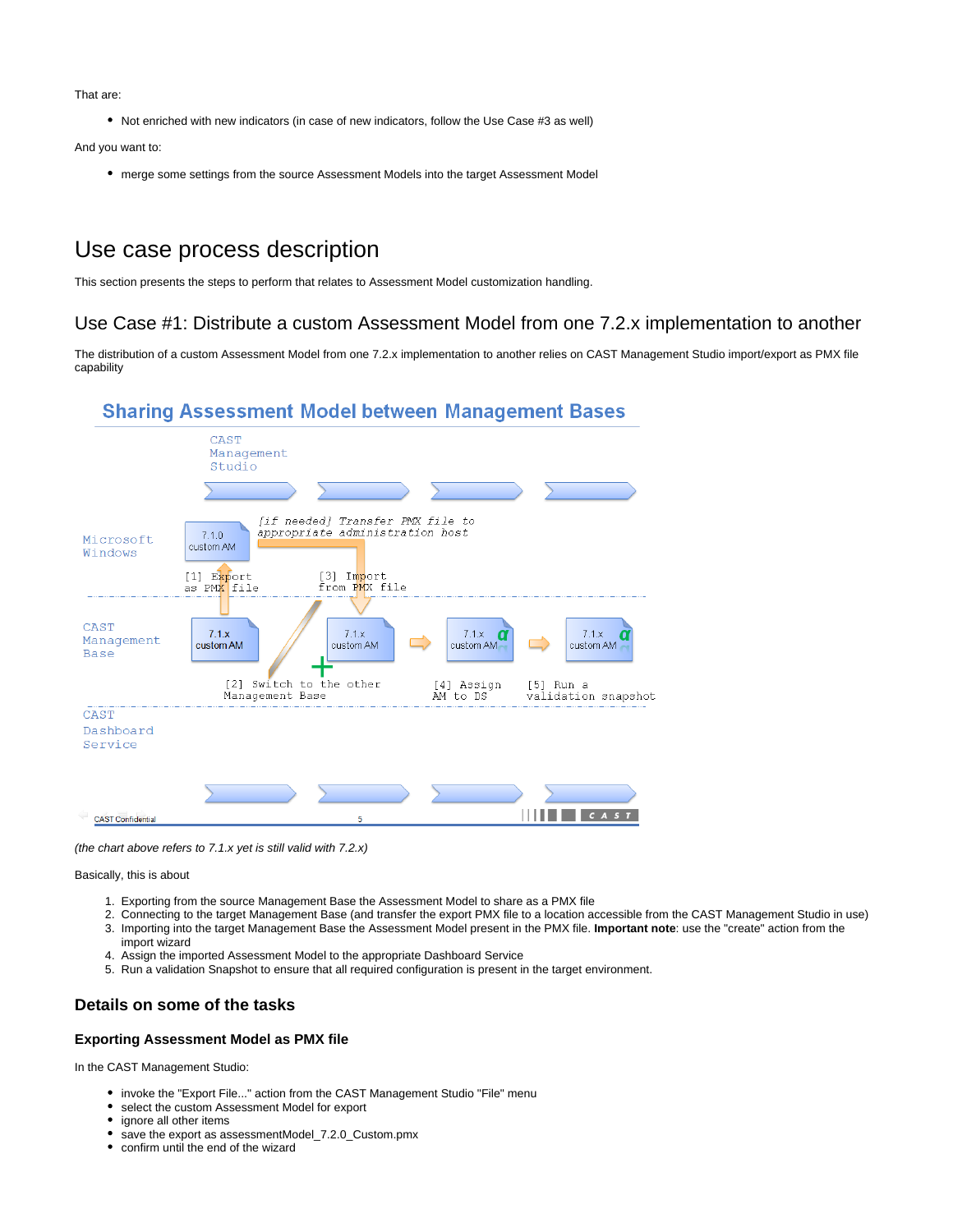control the execution status in the task progress window

### <span id="page-3-0"></span>**Import Assessment Model as PMX file**

In the CAST Management Studio

- invoke the "Import File..." action from the CAST Management Studio "File" menu
- select the assessmentModel\_7.2.0\_Custom.pmx file exported in previous step
- $\bullet$ select only the Assessment Model (in case the export file was including other entities)
- select the "create" action
- confirm until the end of the wizard
- control the execution status in the task progress window

### <span id="page-3-1"></span>**Assign the Assessment Model to a Dashboard Service**

In the CAST Management Studio

- open the Dashboard Service editor
- select the "Assessment Model" tab
- invoke the "change..." action
- select an existing Assessment Model from the drop-down list of the wizard
- confirm until the end of the wizard
- control the execution status in the task progress window

# <span id="page-3-2"></span>Use Case #2: Reuse a custom Assessment Model from one 7.2.x Dashboard Service to another

The reuse of a custom Assessment Model from one 7.2.x Dashboard Service to another relies on shared assignment of a single Assessment Model by multiple Dashboard Services



(the chart above refers to 7.1.x yet is still valid with 7.2.x)

#### Basically, this is about

- 1. Assign the Assessment Model to reuse to the appropriate Dashboard Service
- 2. Run a validation Snapshot to ensure that all required configuration is present in the target environment.

## <span id="page-3-3"></span>**Details on some of the tasks**

#### <span id="page-3-4"></span>**Assign the Assessment Model to a Dashboard Service**

In the CAST Management Studio

- open the Dashboard Service editor
- select the "Assessment Model" tab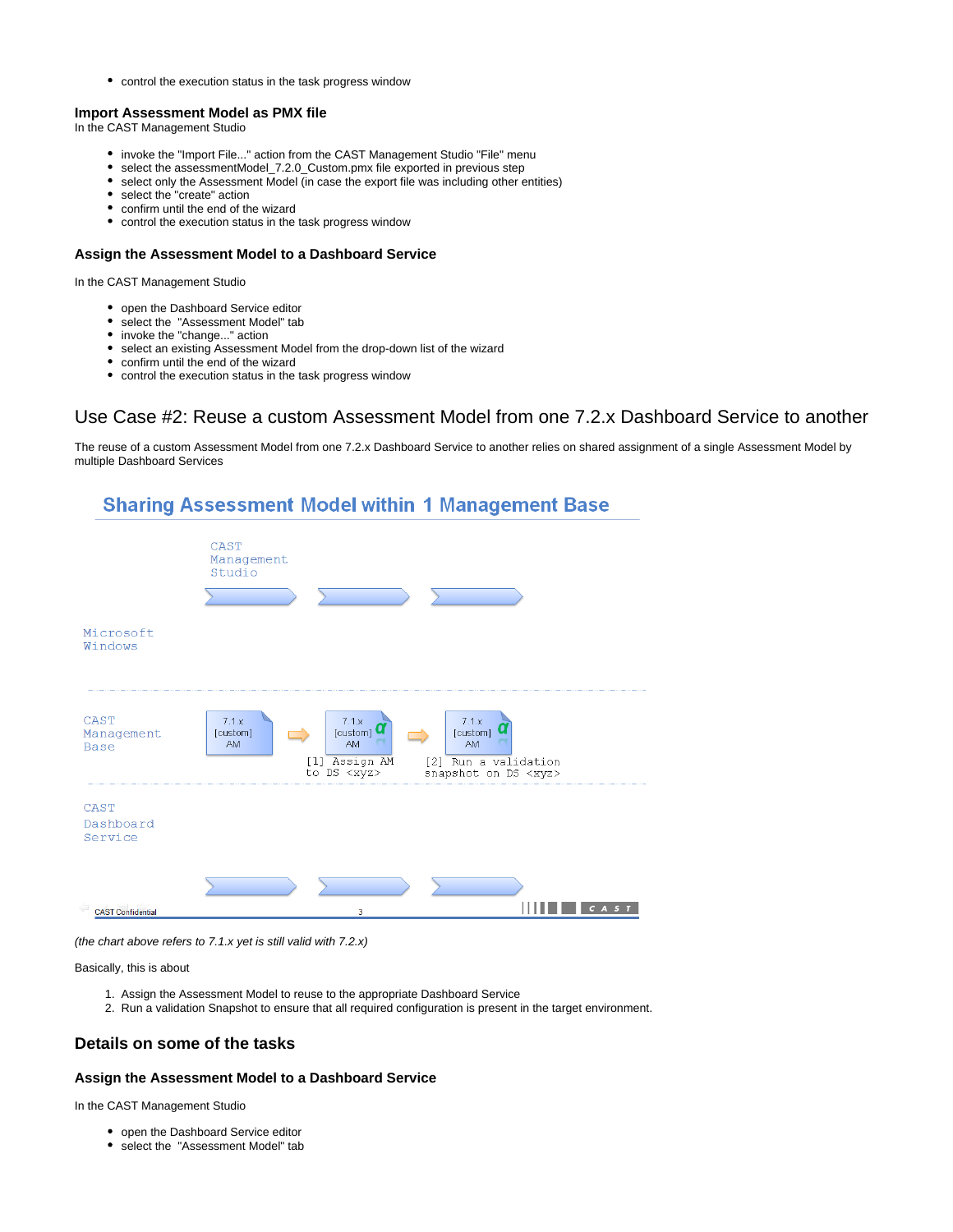- invoke the "change..." action  $\bullet$
- select an existing Assessment Model from the drop-down list of the wizard
- confirm until the end of the wizard
- $\bullet$ control the execution status in the task progress window

# <span id="page-4-0"></span>Use Case #3: Merge enrichments (new indicators) from multiple Assessment Models into one

The merge of enrichments (new indicators) from multiple Assessment Models into one relies on XMLtoDB tooling that can import/export specific scope of data into/from Dashboard Services

# **Merging enrichments from 7.1.0 Assessment Models**



(the chart above refers to 7.1.x yet is still valid with 7.2.x)

Basically, this is about:

- 1. Synchronizing a first Assessment Model, considered as the target, onto a target Dashboard Service (Best option is to Syncrhonize the default CAST 7.1.x Assessment Model)
- 2. Remove this Assessment Model from the CAST Management Studio
- 3. Synchronizing a second Assessment Model, considered as the source, onto a temporary Dashboard Service
- 4. Export custom indicators from the temporary Dashboard Service using XMLtoDB tooling and a custom export Scope to accurately target some or all custom indicators
- 5. Import custom indicators into the target Dashboard Service using XMLtoDB tooling and the same Scope. Go back to the 3rd step in case you have multiple source Assessment Model to process. **Important note**: when dealing with multiple sources, ensure the indicators' external IDs do not overlap (if so, update external IDs prior to the synchronization step.)
- 6. From CAST Management Studio, Import the Assessment Model from the target Dashboard Service that will now contain the custom indicators from the source Assessment Model(s).
- 7. Run a validation Snapshot to ensure that all required configuration is present in the target environment.

# <span id="page-4-1"></span>**Details on some of the tasks**

### <span id="page-4-2"></span>**Synchronize Assessment Model in Dashboard Service**

In the CAST Management Studio

- open the Dashboard Service editor
- select the Assessment Model tab
- invoke the "Synchronize Assessment Model" action
- control the execution status in the task progress window

## <span id="page-4-3"></span>**Removing Assessment Model**

In the CAST Management Studio:

• in the "Assessment Models" view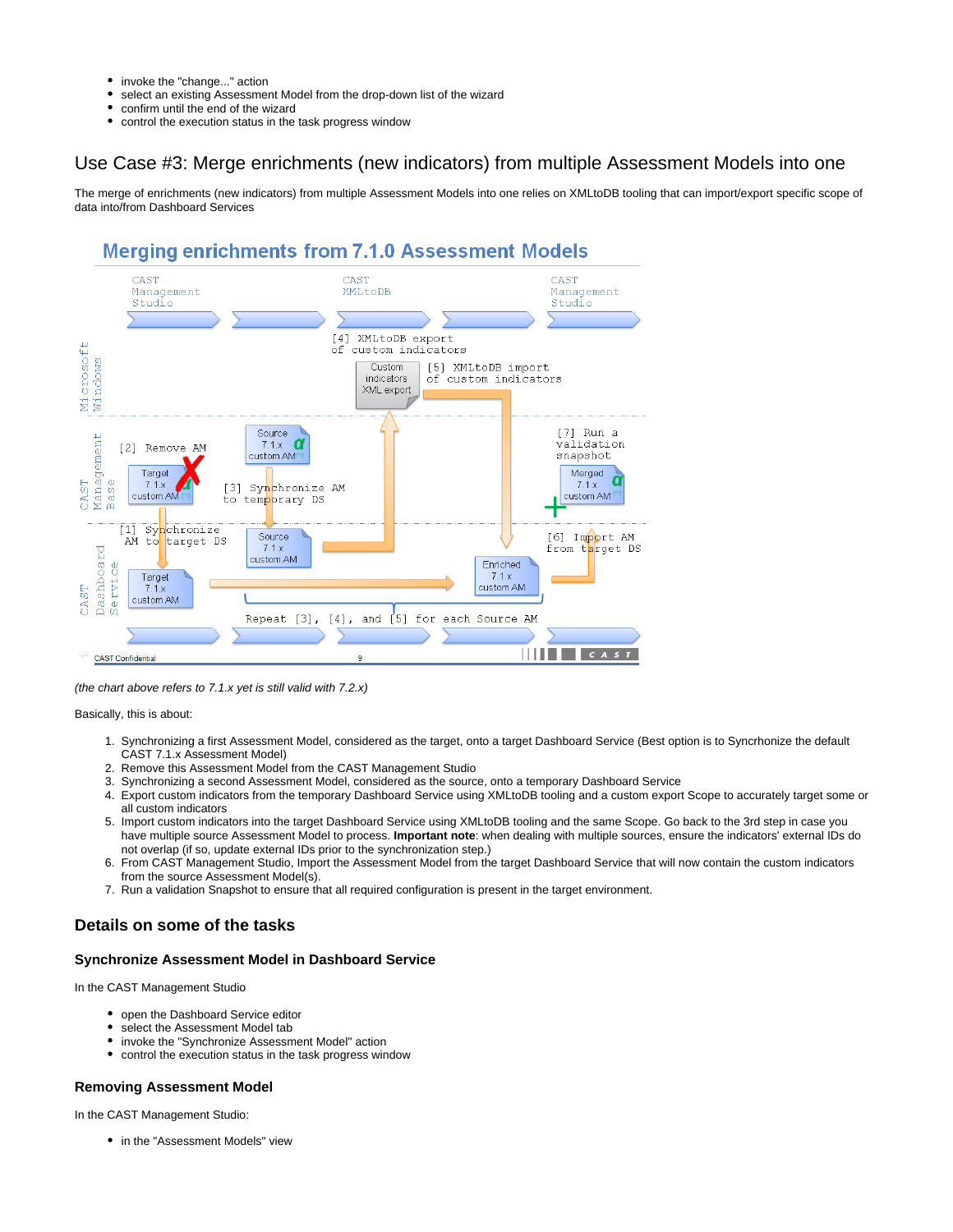- select the custom Assessment Model
- invoke the "Remove" action from the contextual menu
- wait until the action completes

#### <span id="page-5-0"></span>**XMLtoDB export scope definition**

A scope is the declaration of a list of SQL Tables to consider for data transfer to or from an XML file.

It can refine the range of rows to consider in these SQL Tables through the declaration of filters on Column field values.

To create your own export/import scope:

- create a copy of CentralModel.xml file that can be found in the installation directory of AIP: **MyCentralModel.xml**
- search for <scope name="CustomerMetrics">
- copy-paste the whole XML block into <scope name="**CustomerMetricsScope1**">
- update the filtering configuration on METRIC\_ID column for DSS\_METRIC\_TYPES, DSS\_METRIC\_TYPE\_TREES, DSS\_METRIC\_VALUE\_TYPES, DSS\_METRIC\_DESCRIPTIONS, and DSS\_METRIC\_STATUS\_THRESHOLDS to a narrower range such as minvalue="2000000" maxvalue="3000000", depending on the external IDs of the indicators you need to export / import
- (assuming you are not also dealing with a Universal Analyzer configuration) update the filtering configuration on DSS\_METRIC\_PARAM\_TYPES and DSS\_METRIC\_PARAM\_VALUES tables by removing the filter="((METRIC\_ID >= 2000000) or (OBJECT\_TYPE\_ID >= 2000000))" advanced filter and adding the same <scopecolumn name="METRIC\_ID" minvalue="2000000" maxvalue="3000000" />

<scope name="CustomerMetricsScope1"> <scopetable name="DSS METRIC TYPES" order="METRIC ID"> <scopecolumn name="METRIC ID" minvalue="3001000" maxvalue="3001999" /> </scopetable> <scopetable name="DSS METRIC TYPE TREES" order="METRIC PARENT ID, METRIC INDEX, METRIC ID"> <scopecolumn name="METRIC ID" minvalue="3001000" maxvalue="3001999" /> </scopetable> <scopetable name="DSS METRIC VALUE TYPES" order="METRIC ID, METRIC VALUE INDEX"> <scopecolumn name="METRIC ID" minvalue="3001000" maxvalue="3001999" /> </scopetable> <scopetable name="DSS METRIC DESCRIPTIONS" order="METRIC ID, DESCRIPTION TYPE ID, LANGUAGE"> <scopecolumn name="METRIC\_ID" minvalue="3001000" maxvalue="3001999" /> </scopetable> <scopetable name="DSS\_METRIC\_PARAM\_TYPES" order="METRIC\_ID, PARAM\_INDEX, OBJECT\_TYPE\_ID" > <scopecolumn name="METRIC\_ID" minvalue="3001000" maxvalue="3001999" /> </scopetable> <scopetable name="DSS\_METRIC\_PARAM\_VALUES" order="METRIC\_ID, PARAM\_INDEX, OBJECT\_TYPE\_ID, PARAM\_NUM\_VALUE, PARAM\_CHAR\_VALUE" > <scopecolumn name="METRIC ID" minvalue="3001000" maxvalue="3001999" /> </scopetable> <scopetable name="DSS\_METRIC\_STATUS\_THRESHOLDS" order="METRIC\_ID, STATUS"> <scopecolumn name="METRIC\_ID" minvalue="3001000" maxvalue="3001999" /> </scopetable> </scope>

#### <span id="page-5-1"></span>**XMLtoDB export from Dashboard Service**

To export custom indicators from the source Dashboard Service database using your scope (CAST Storage Service 2 sample), run the following command in a Microsoft DOS Command Prompt:

<installation directory>/xmltodb /src:db /c:<MyCentralModel>.xml /scp:<CustomerMetricsScope1> /f: <MyExportFromSourceDSUsingCustomerMetricsScope1>.xml /db:<SourceDashboardServiceName> /cs:LIBPQ:localhost:2280, postgres /st:caststorageservice /u:operator /p:CastAIP

(change values where appropriate)

### <span id="page-5-2"></span>**XMLtoDB import in Dashboard Service**

To import custom indicators into the target Dashboard Service database using your scope (CAST Storage Service 2 sample), run the following command in a Microsoft DOS Command Prompt:

<installation directory>/xmltodb /src:xml /c:<MyCentralModel>.xml /scp:<CustomerMetricsScope1> /f: <MyExportFromDSUsingCustomerMetricsScope1>.xml /db:<TargetDashboardServiceName> /cs:LIBPQ:localhost:2280,postgres /st:caststorageservice /u:operator /p:CastAIP

(change values where appropriate)

### <span id="page-5-3"></span>**Import Assessment Model in CAST Management Studio**

In the CAST Management Studio

- open the Dashboard Service editor
- select the Assessment Model tab
- invoke the "Import Assessment Model" action to load from the Dashboard Service the default 7.1.0 Assessment Model enriched with the custom indicators from the XMLtoDB import
- control the execution status in the task progress window

# <span id="page-5-4"></span>Use Case #4: Install enrichments (new indicators) from 7.2.x Server Manager custom installation packages

The installion of enrichments (new indicators) from 7.2.x Server Manager custom installation packages relies on CAST Management Studio Assessment Model import from Dashboard Services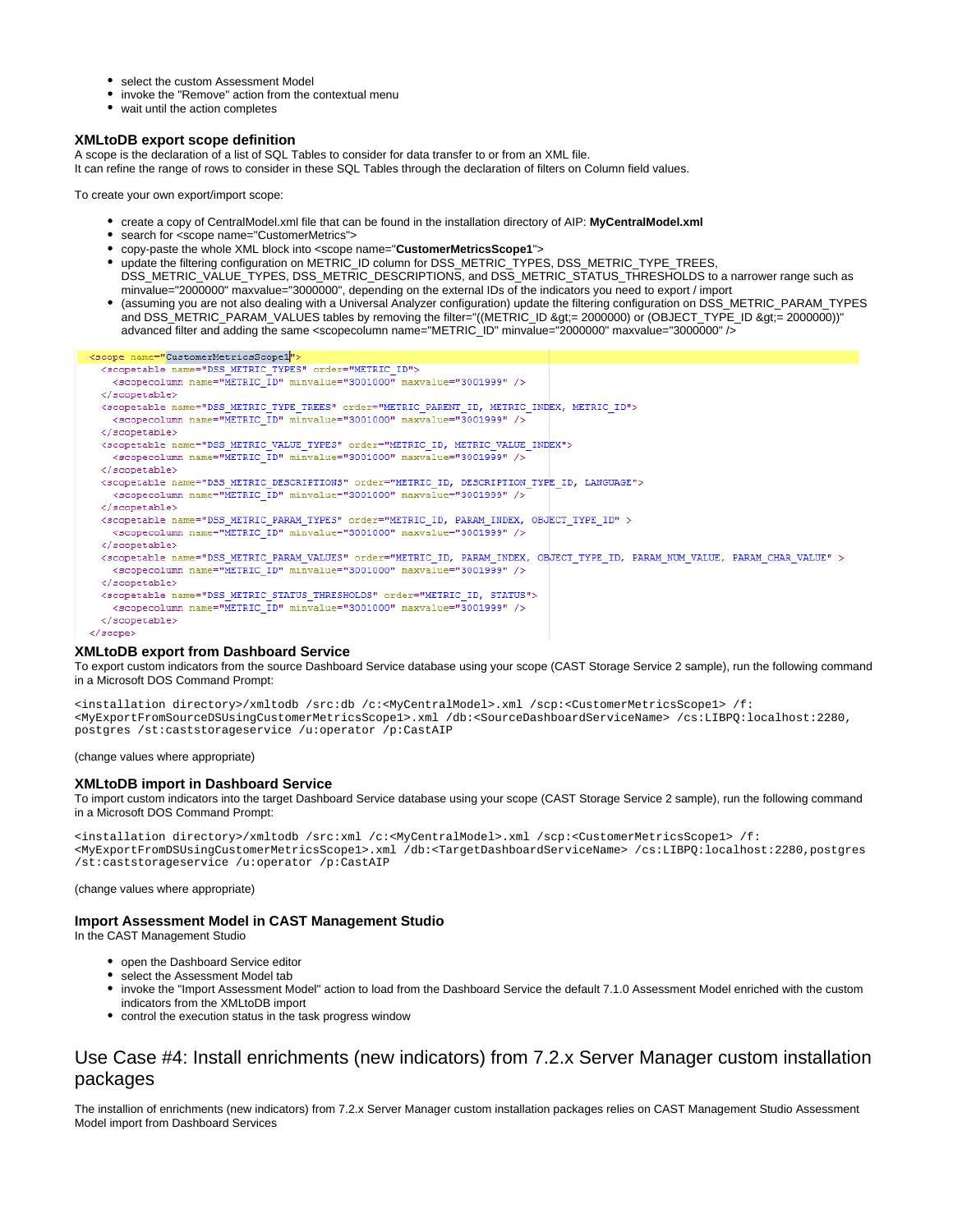

# Installing enrichments from 7.1.0 installation packages

(the chart above refers to 7.1.x yet is still valid with 7.2.x)

#### Basically, this is about

- 1. Deploying the custom installation packages on the machine Server Manager is installed: please refer to [Where are custom components stored?](http://doc.castsoftware.com/help/topic/current/Overview.html#Overview-Wherearecustomcomponentsstored) section from the [CAST Server Manager User Components User Guide](http://doc.castsoftware.com/help/topic/current/CAST%20Server%20Manager%20User%20Components%20User%20Guide.html)
- 2. Install a new Dashboard Service using these packages. **Important note** : please remove custom installation packages from the deployment location once you are done so as to avoid unwillingly and unknowingly using them for future installations.
- 3. From CAST Management Studio, discover the new Dashboard Service
- 4. Import its Assessment Model
- 5. Run a validation Snapshot to ensure that all required configuration is present in the target environment.

# <span id="page-6-0"></span>**Details on some of the tasks**

## <span id="page-6-1"></span>**Import Assessment Model in CAST Management Studio**

In the CAST Management Studio

- open the Dashboard Service editor
- $\bullet$ select the Assessment Model tab
- $\bullet$ invoke the "Import Assessment Model" action to load from the Dashboard Service the default 7.2.0 Assessment Model enriched with the custom indicators from the XMLtoDB import
- control the execution status in the task progress window

# <span id="page-6-2"></span>Use Case #5: Merge settings (weight, critical contribution, thresholds, ...) from two Assessment Models into one

The merge of settings (weight, critical contribution, thresholds, ...) from two Assessment Models into one relies on CAST Management Studio import/export as PMX file capability and Microsoft Excel comparison tooling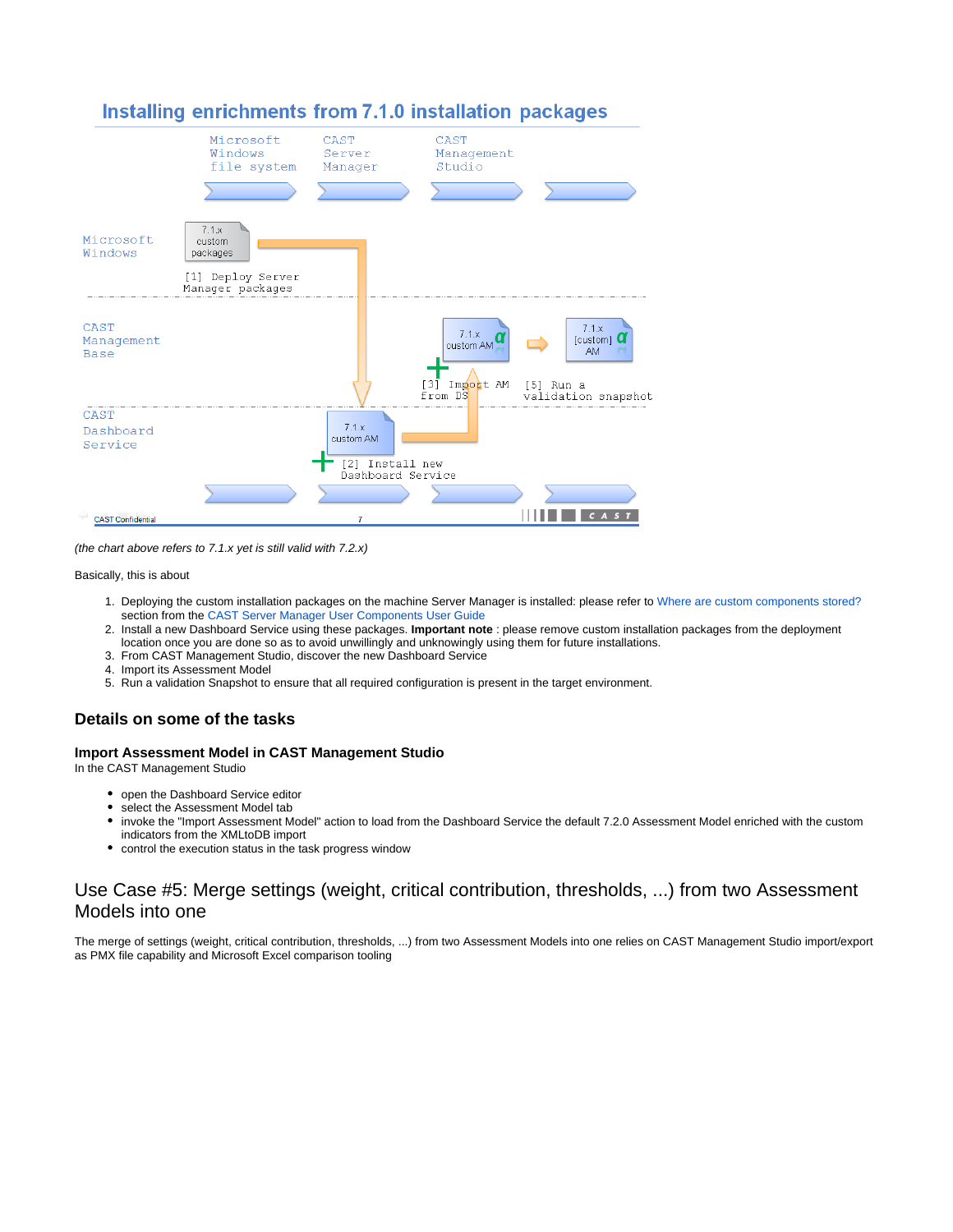

(the chart above refers to 7.1.x yet is still valid with 7.2.x)

#### Basically, this is about

- 1. Exporting as a PMX file a first Assessment Model, customized or not, considered as the target,
- 2. Exporting as a PMX file a second Assessment Model, whose customizations are to be partially or totally preserved, considered as the source,
- 3. Comparing the two PMX files using the Microsoft Excel comparison tool
- 4. Updating the target Assessment Model where appropriate to match source configuration

## <span id="page-7-0"></span>**Details on some of the tasks**

#### <span id="page-7-1"></span>**Exporting Assessment Model as PMX file**

In the CAST Management Studio:

- invoke the "Export File..." action from the CAST Management Studio "File" menu
- select the custom Assessment Model for export
- $\bullet$ ignore all other items
- save the export as assessmentModel\_7.2.0\_[Target|Source].pmx
- confirm until the end of the wizard
- control the execution status in the task progress window

### <span id="page-7-2"></span>**Compare Assessment Model PMX files**

#### <span id="page-7-3"></span>Running the comparison tool

The comparison tool can be found here: AssessmentModel(Documentation)Comparator\_toBeUnzippedIn-Y-Drive.zip

In Microsoft Windows Explorer

- copy assessmentModel\_7.2.0\_Source.pmx file in Y:\Source\
- copy assessmentModel\_7.2.0\_Target.pmx file in Y:\Target\

### In Microsoft Excel

- open the MS Excel comparison tool
- ensure the pre-requisites are met (namely, accessing comparison tool through Y: drive or updating MS Excel data source according to your configuration)
- fill the source file field with assessmentModel\_7.2.0\_Source.pmx
- fill the source PMX file version with 7.2.x
- fill the target file field with assessmentModel 7.2.0 Target.pmx
- fill the target PMX file version with 7.2.x
- run the "Transform PMX files" action
- <span id="page-7-4"></span>• once Microsoft Windows DOS Command Prompts are done, run the "Upload PMX files" action

# **Merging settings from 7.1.0 Assessment Models**